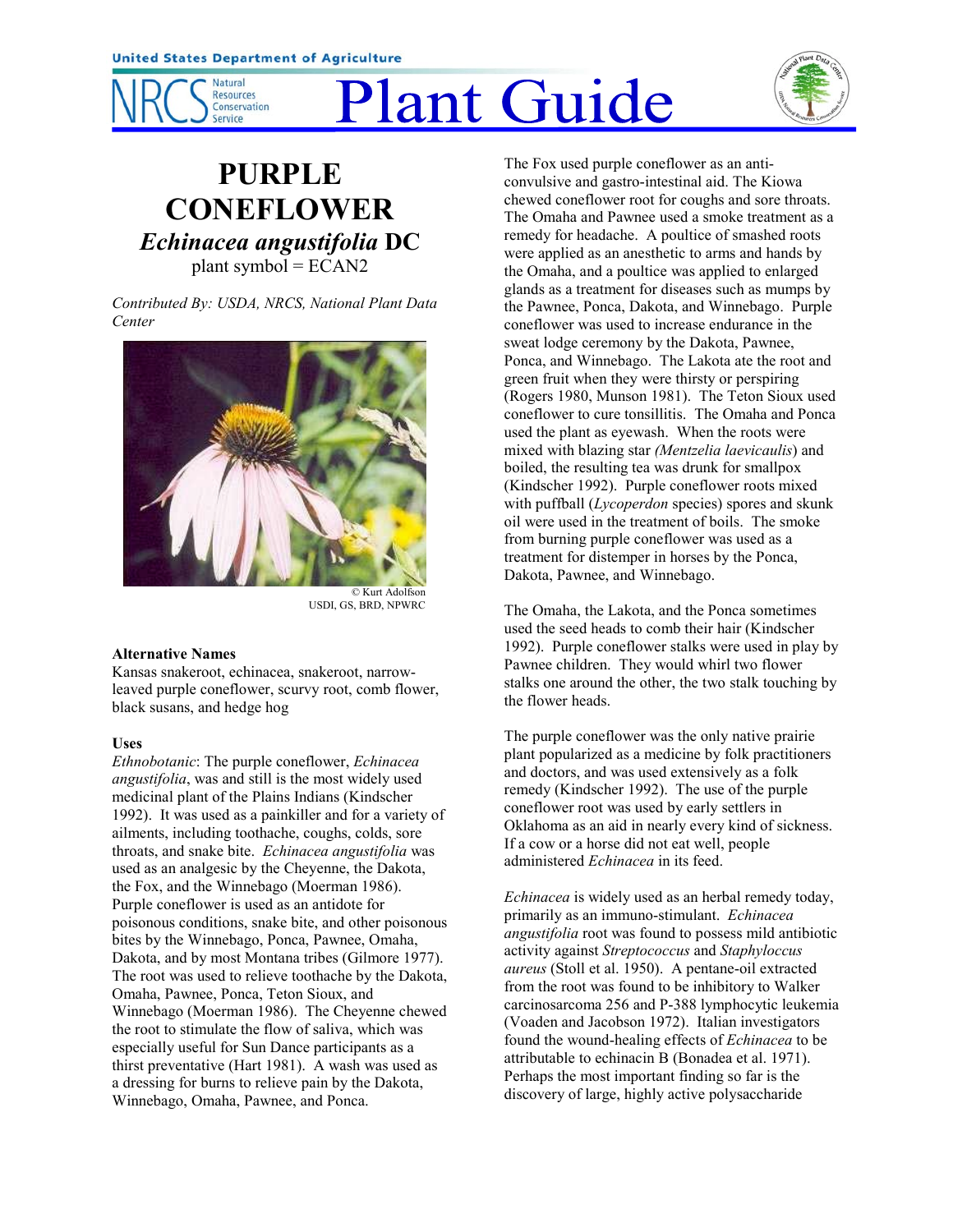molecules in *E. angustifolia* that possess immunostimulatory properties (Wagner and Proksch 1985, Wagner et al. 1985). Stimulation of the immune system appears to be strongly influenced by dose level. Recent pharmacological studies indicate that a 10-mg/kg daily dose of the polysaccharide over a ten-day period is effective as an immuno-stimulant. Increases in the daily dosage beyond this level, however, resulted in "markedly decreased pharmacological activity" (Wagner and Proksch 1985, Wagner et al. 1985). Other research has shown that the purple coneflower produces an antiinflammatory effect and has therapeutic value in urology, gynecology, internal medicine, and dermatology (Wagner and Proksch 1985).

*Echinacea angustifolia* also contains chemical compounds that are insecticidal. One such compound is toxic to mosquitoes and houseflies; another substance, echinolone, disrupts insect development (Hartzell 1947, Jacobson 1954, Voaden and Jacobson 1972). Researchers in the Horticulture Department of South Dakota State University are currently attempting to identify the *Echinacea angustifolia* germplasm containing the highest level of echinolone. It will be used in manufacturing and insecticide for sunflower crops (Foster 1991).

*Ornamental*: The purple coneflower is often grown simply for its ornamental value, especially for its showy flowers. The best possibility for obtaining a new cultivar is in the hybrids between *Echinacea purpurea* and *Echinacea angustifolia* var. *angustifolia*, whose progeny are compact, rounded, and bushy plants about two feet in diameter (M<sup>c</sup>Gregor 1968).

#### **Status**

Please consult the PLANTS Web site and your State Department of Natural Resources for this plant's current status, such as, state noxious status and wetland indicator values.

#### **Description**

*General*: Sunflower family (Asteraceae). Purple coneflower is a perennial herb 1.5-6 dm (0.5-2 ft) tall, with a woody taproot. The plant has one to several rough-hairy stems, mostly unbranched. Leaves are alternate, simple, and narrowly lanceshaped 5-30 cm (2-12 in) long, 1.5-4 cm (0.5-1.5 in) wide, with entire margins. Flowers look like lavender sunflowers with the heads 4-7.5 cm wide (1.5-3 in) wide, at the ends of long stalks. Flowers bloom from June to July. Ray flowers are 2-4 cm (0.75-1.5 in) long, spreading or drooping, light pink to pale purple. The disk flowers are 5-lobed,

brownish-purple, and situated among stiff bracts. Pollen grains are yellow. Fruits are small, dark, 4 angled achenes.

#### **Distribution**

The purple coneflower grows in open rocky prairies and plains. It is found primarily in the Great Plains, east of the Rocky Mountains from Texas to Montana and Saskatchewan, to eastern Oklahoma, western Iowa, and western Minnesota. For current distribution, please consult the Plant Profile page for this species on the PLANTS Web site.

#### **Establishment**

Native *Echinacea* species are dwindling in the wild from loss of habitat and over-harvesting. *Echinacea angustifolia* is threatened on one hand by conversion of native habitat, and on the other hand by heavy harvesting to serve the herbal pharmaceutical industry. It takes three to four years for roots to reach harvestable size (Foster 1991). Yields for cultivated, dried roots of three-year-old *Echinacea purpurea* grown at Trout Lake, Washington, were 131 kg/ha (1,200 lbs/acre) (Foster 1991). According to Richo Cech (1995), a mature two-year old *E. purpurea* plant yields 2.25 pounds of fresh flowering aerial portions and 0.5 pounds of fresh root per plant. Yield for the purple coneflower is not available, but probably would be less because the plant is smaller.

### *Propagation from Cuttings*

Purple coneflower can be propagated by division of the crowns. This technique results in stronger plants initially and eliminates the tedious nurturing and tending of the slow-growing seedlings (Kindscher 1992). Harvest roots when plants are dormant, when leaves begin to turn brown. Wash roots and remove most for use. Then carefully divide the crown by hand to make one to five "plantlets." Replant the divisions as soon as possible. It is important that they don't dry out, so if replanting is delayed a couple of hours, dip the plants briefly in water and keep them in a sealed plastic bag in a cool, shady place until you are ready to replant them. When replanting, ensure that the remaining fine roots are well spread out in the planting hole and the soil is pressed firmly around the plant. These plantlets can be grown in flats in the greenhouse during the winter to re-establish their root systems, then replanted in the field the following spring for another round of production.

#### *Seed Propagation*

• *Echinacea angustifolia* has a reputation for poor germination. Actually, when the proper steps are take, it has extremely dependable germination.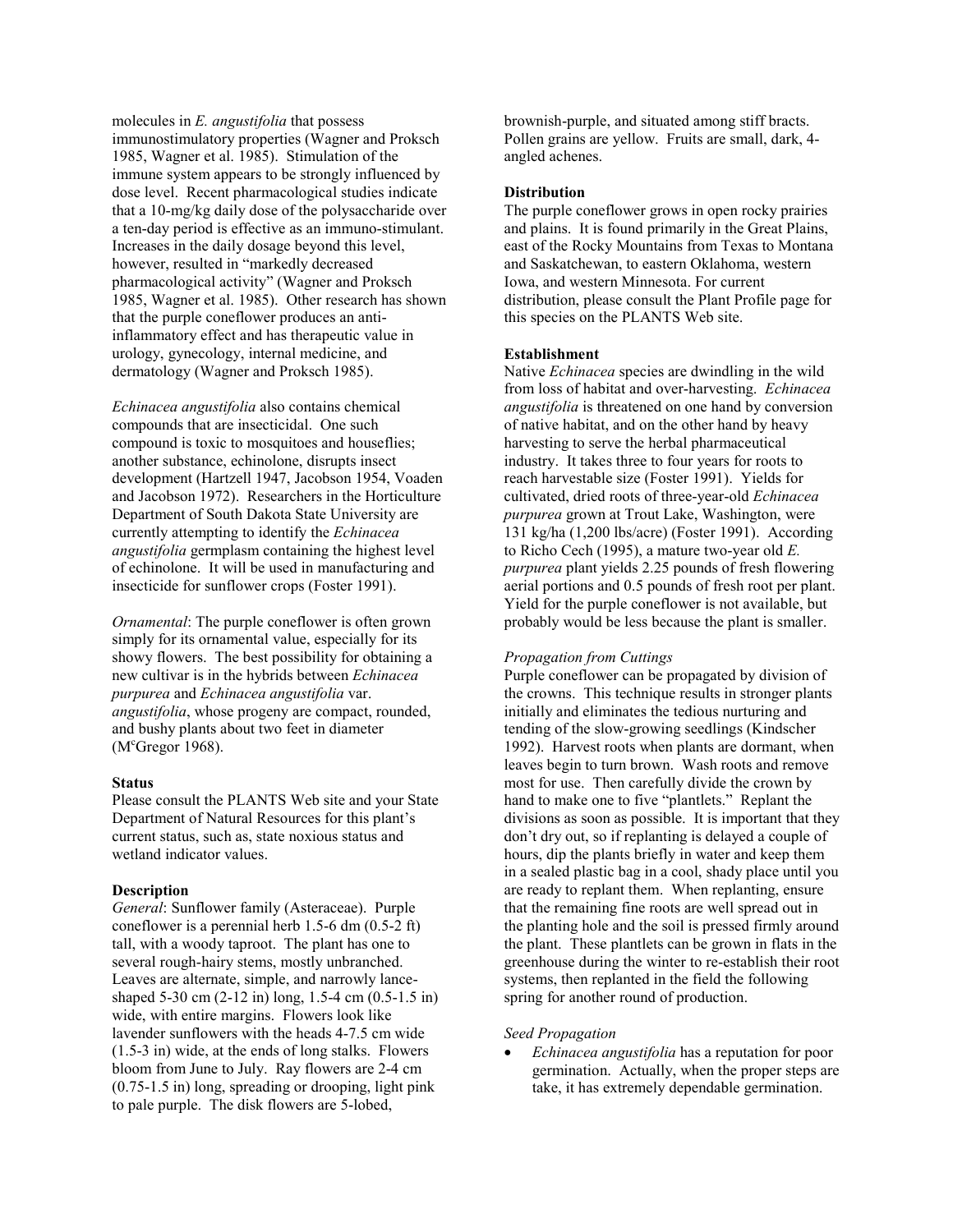The following information is provided by Richo Cech (1995).

- Seeds require a 12-week period of cold conditioning, or cold stratification, to germinate.
- Outdoors, scatter seed thinly on well-limed, weed-free, open beds in the fall or early winter, covering the seed with a light sifting of potting soil. The seed is thereby subjected to the optimal conditions of oscillating temperatures, an extremely important pre-germination environment for *Echinacea* seed.
- An acceptable alternative to outdoor cold conditioning is to mix the seeds with damp sand and switch between the refrigerator and freezer several times over a period of 12 weeks. This seed may then be sown directly in the garden or field. The conditioned seed may also be sown in flats and placed in the greenhouse or outside.
- Another method of cold stratification is to wrap the seeds in wet peat moss and place them in a plastic bag in the refrigerator for two to four months. Plant seeds in deep plug trays; this allows the taproot to develop straight down to a depth of six or eight inches prior to transplanting. Seeds should be barely covered with soil when planted.
- *E. angustifolia* seedlings have a tendency toward transplant shock and slow growth, especially if the development of the taproot is compromised by keeping seedlings in the flats or plots too long. Seedlings have little vigor and must be carefully weeded and watered.
- For field cultivation, close spacing of the plants allows for optimal root yield per area planted. Plants may be thinned to 6-12 inch spacing in the row or bed. Keep relatively free of weeds and water occasionally during dry spells. Overwatering should be avoided, for the root crowns are subject to rotting. A sparing side dressing of organic compost, usually in the mid-spring, will assist this sometimes slow-growing herbaceous perennial in outranking competitive weeds.

An ounce of well-cleaned *E. angustifolia* seed contains approximately 8,000 seeds. A pound contains around 128,000 seeds. Given a very tight spacing of six inches between the plants and one foot between the rows, an acre would contain 87,200 plants. Given a 68% germination rate, a pound of good seed could produce an acre of plants. This same acre, dormant harvested for the roots at the end of the second year of growth, would produce (at  $\frac{1}{4}$  lb. per root) 21,800 lbs of fresh root.

# *Harvesting and Processing the Seed*

- Seed can be harvested during the fall of the second year. Harvest the seed in autumn when seeds are ripe, before the fall rains set in. Seed should be from the largest and most vital plants.
- Stop watering when the seeds begin to mature  $$ excessive watering at this stage is not needed and it may damage the seed crop.
- Snip the coneheads off and put them in buckets. If the seed is still a little green, dry the coneheads in the sun.
- Separate the seed from the chaffy debris. It is important to break up the coneheads without damaging the seed. Run the seed through a hammermill or compost chopper at low RPM through a one-inch screen. Then pass the seed and chaff through a  $\frac{1}{4}$  inch stationary screen. Shake the remaining seed and chaff through a screen that is too small for the seed to pass. What you have left is the seed with only the chaff that is the same size as the seed.
- Lay out a flannel sheet and pour a cupful of your seed/chaff along the edge. Lift the top edge of the sheet and roll the seed to the other end where your partner is waiting to carefully funnel the seed into a bowl.
- Make sure the seed is thoroughly dry. Store in plastic bags in a cool, dry, and dark place. Plastic bags allow the seed to respire, while glass does not. Seed thus stored remains viable for about three years.

#### **Management**

Herbivores such as insects and deer are not a problem with *Echinacea*. Gophers and moles can be a problem, eating the roots. Goldfinches love the *Echinacea* seed crop and can clear out all the seed in a few days.

# **Cultivars, Improved and Selected Materials (and area of origin)**

ECAN2 is readily available from native plant nurseries and seed companies throughout its range. Please check the Vendor Database, expected to be on-line through the PLANTS Web site in 2001 by clicking on Plant Materials.

#### **References**

Bonadeo, I., G. Bottazzi, & M. Lavazza 1971 *. Echinacin B, an active polysaccharide from Echinacea.* Revista Italiana Essenze Profumi, Piante Officinali, Aromi, Saponi, Csmetici, Aerosol 53:281- 295.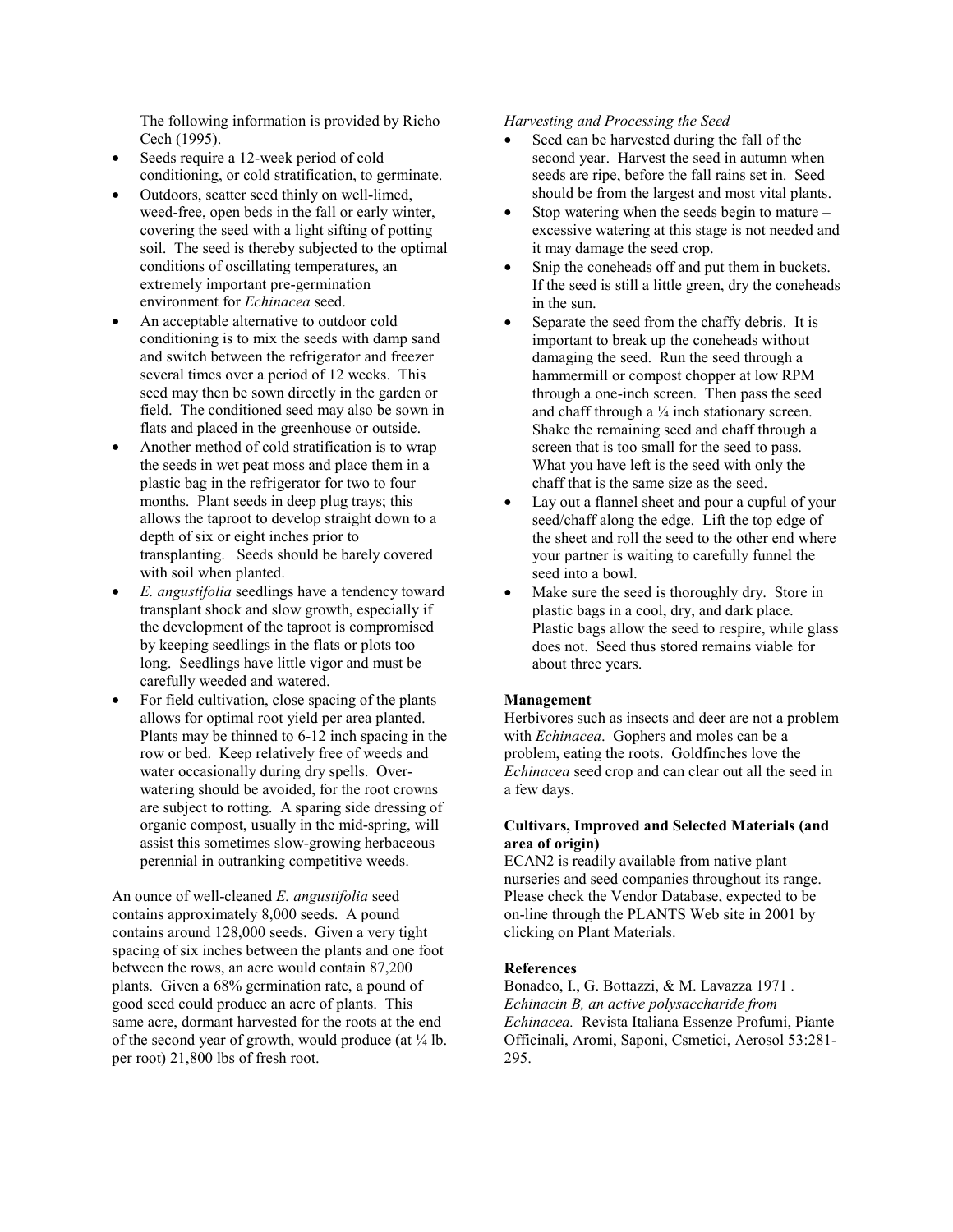Cech, R.A. 1995. *Echinacea Native American tonic roots*. A Horizon Herbs Publication, Williams, Oregon.

Foster, S. 1991. *Echinacea – nature's immune enhancer*. Healing Arts Press, Rochester, Vermont.

Gilmore, M. 1977. *Uses of the plants by the Indians of the Missouri River region*. University of Nebraska Press.

Hart, J.A. 1976. *Montana: Native plants and early peoples*. Montana Historical Society, Helena, Montana.

Hartmann, H. T., D. E. Kester, & F. T. Davies, Jr. 1990*. Plant propagation principles and practices*. Prentice Hall, Englewood Cliffs, New Jersey. 647 pp.

Hartzell, A. 1947*. Plant products for insecticidal properties and summary of results to date.* Contributions of the Boyce Thompson Institute 15:21-34.

Hutchens, A.R. 1991. *Indian herbalogy of North America*. Shambhala, Boston and London. pp. 113- 117.

Isaacson, R. T. 1993. *Anderson horticultural library's source list of plants and seeds*. Anderson Horticultural Library, University of Minnesota Libraries. Minnesota Landscape Arboretum. 261 pp.

Jacobson, M. 1954*. Occurrence of a pungent insecticidal principle in American coneflower roots.* Science 120:125-129.

Kinscher, K. 1992. *Medicinal wild plants of the prairie. An ethnobotanical guide*. University Press of Kansas. Pp 84-94.

Martin, A.C., H. S. Zim, & A.L. Nelson. 1951 *. American wildlife and plants. A guide to wildlife food habits*. Dover Publications, Inc., New York, New York. 500 pp.

M<sup>c</sup>Gregor, R.L. T.M. Barkley, R.E. Brooks, & E.K. Schofield (eds.) 1991. *Flora of the Great Plains*. University Press of Kansas. 1402 pp.

M<sup>c</sup> Gregor, R.L. 1968. *The taxonomy of the genus Echinacea (Compositae)*. University of Kansas Science Bulletin 48(4):113-142.

Moerman, D.E. 1986. *Medicinal plants of Native America*. Research Reports in Ethnobotany, Contribution 2. University of Michigan Museum of Anthropology. Technical Reports, Number 19. Ann Arbor, Michigan. Pp. 156-158.

Munson, P.J. 1981. *Contributions to Osage and Lakota ethnobotany*. Plains Anthropology 26:229- 240.

Rogers, D.J. 1980. *Lakota names and traditional uses of native plants by Sicangu (Brule) people in the Rosebud Area, South Dakota*. Rosebud Educational Society, St. Francis, South Dakota.

Stoll, A., J. Renz, & A. Brack 1950. *Antibacterial substances II. Isolation and constitution of echinacoside, glycoside from the roots of Echinacea angustifolia*. Helvetical Chim. Acta 33:1877-93.

USDA, NRCS 2000. *The PLANTS database*. Version: 000322. <http://plants.usda.gov>. National Plant Data Center, Baton Rouge, Louisiana.

USDI, GS 2000. *Native wildflowers of the North Dakota grasslands*. Version: 000322. <http://www.npwrc.usgs.gov/resource/literatr/wildfl wr/species/echiangu.htm>. Northern Prairie Wildlife Research Center, Jamestown, North Dakota.

Voaden, D.J. & M. Jacobson 1972. *Tumor inhibitors 3. Identification and synthesis of an oncolytic hydrocarbon from American coneflower roots*. Journal of Medicinal Chemistry 15(6):619-623.

Wagner, H. & A. Proksch 1985. *Immunostimulatory drugs of fungi and higher plants*. IN: (H. Wagner et al. Eds.) Economic and Medicinal Plant Research. Vol. 1. Academic Press, New York, New York. Pp.113-153

Wagner, H., A. Proksche, I. Riess-Mauere, A. Vollmar, S. Odenthal, H. Stuppner, K. Jurcie, M. Le Turdu, & J.N. Fang 1985*. Immunstimulierend wirkende polysaccharide (heteroglykane) aus hoheren pflanzen.* Arzneimittel-Forschung 35(8):1069-1075.

#### **Prepared By**

*Michelle Stevens* formerly USDA, NRCS, National Plant Data Center

# **Species Coordinator**

*M. Kat Anderson* USDA, NRCS, National Plant Data Center